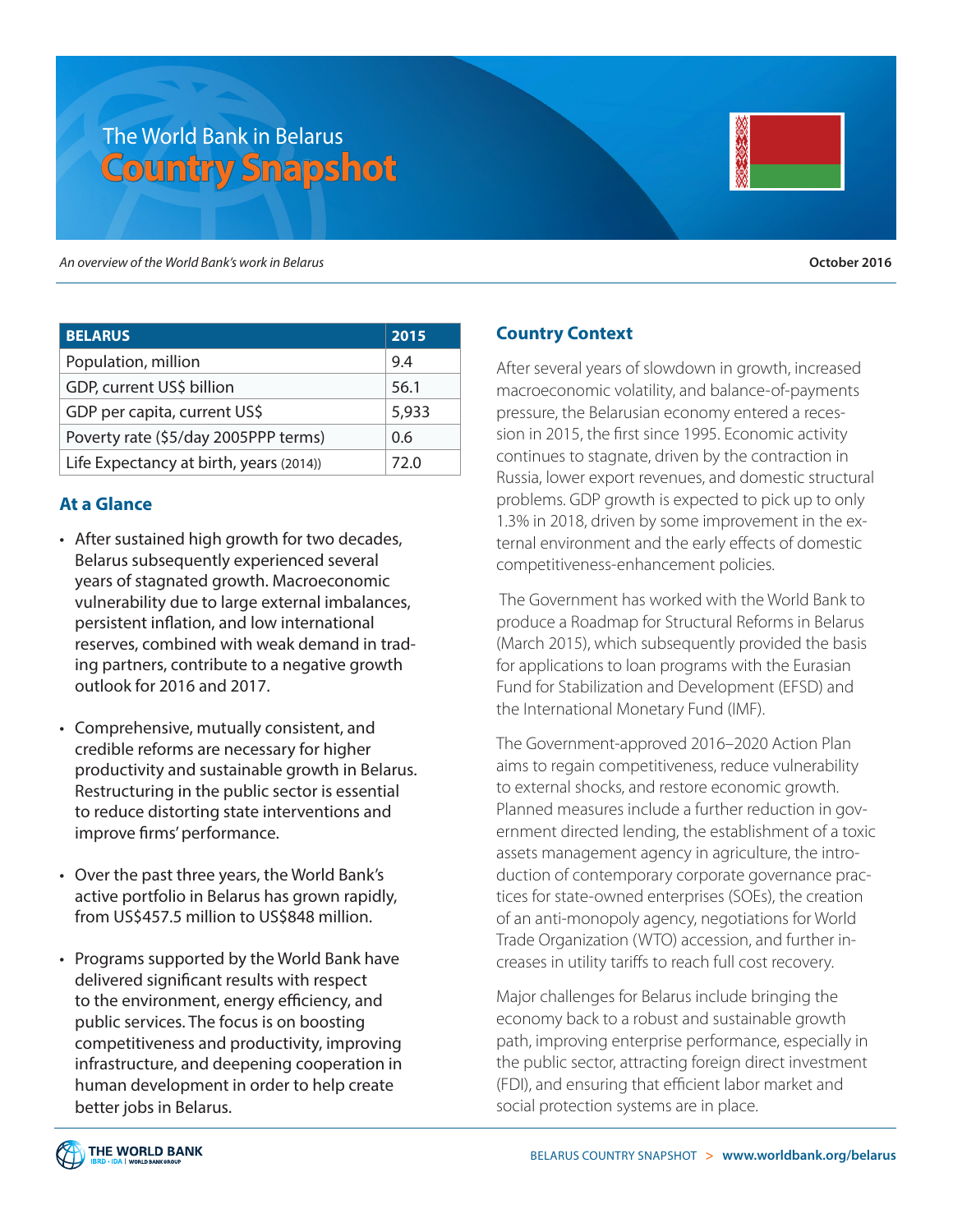### **The World Bank and Belarus**

The World Bank Group Country Partnership Strategy (CPS) for Belarus for the period 2013–17 guides both World Bank and International Finance Corporation (IFC) support to the country. Belarus' portfolio has grown rapidly since the approval of the CPS, from US\$457.5 million in June 2013 to US\$848 million as of October 1, 2016.

World Bank Group assistance to Belarus is concentrated in three areas:

(i) increasing the competitiveness of the economy by supporting structural reforms, including reducing the role of the state, transforming the SOE sector, and promoting private and financial sector development and integration into the global economy;

(ii) improving the quality and efficiency of public infrastructure services and the use of agricultural and forestry resources, and increasing global public goods benefits; and

(iii) enhancing human development outcomes through better education, health, and social services.

#### **Key Engagement**

World Bank–supported programs have delivered important development results with respect to the environment, energy efficiency, and the provision of public services. For example, 3 kilometers (km) of road between Minsk and Bobrujsk have been upgraded from a two- to four-lane motorway, reducing transport costs for road users and lowering automobile accidents. In addition, pupils, teachers, doctors, and patients now receive upgraded and more reliable utility services in 1,000 social sector buildings in all regions of Belarus.

Other expected results are:

• Construction of a modern mechanical waste separation plant is under way in Grodno, as well as a related public awareness campaign that will result in the participation of 80%

#### WORLD BANK PORTFOLIO

No. of IBRD loans: 8 Lending: \$848 Million GEF: 1 Grant (\$2.7 Million)

> of Grodno residents in a waste source separation program by 2017, up from 16% before the project.

•

- 324,000 people living in 20 districts across the country will be connected to clean and reliable water services by 2018. 243,000 people will benefit from energy efficiency in heat and power generation by 2016.
- 145 megawatts of additional electric capacity based on modern gas turbines and engines is being installed, and the efficiency of heat and power generation at the project sites will be increased by 15–30% by 2017.
- 79,000 Belarusians living in 13 towns will benefit from the efficient use of renewable biomass in heat and electricity generation by 2019. The cost of the heat supply is expected to be reduced on average by 63%.
- 86.7 km of road linking Minsk and Grodno will be upgraded. 4.5 million hectares of forests outside protected areas will be managed as biodiversity friendly by 2016.
- By 2018, Belarus will participate in the Program for International Student Assessment (PISA), the Organisation for Economic Co-operation and Development's (OECD) internationally comparable system of evaluating student learning.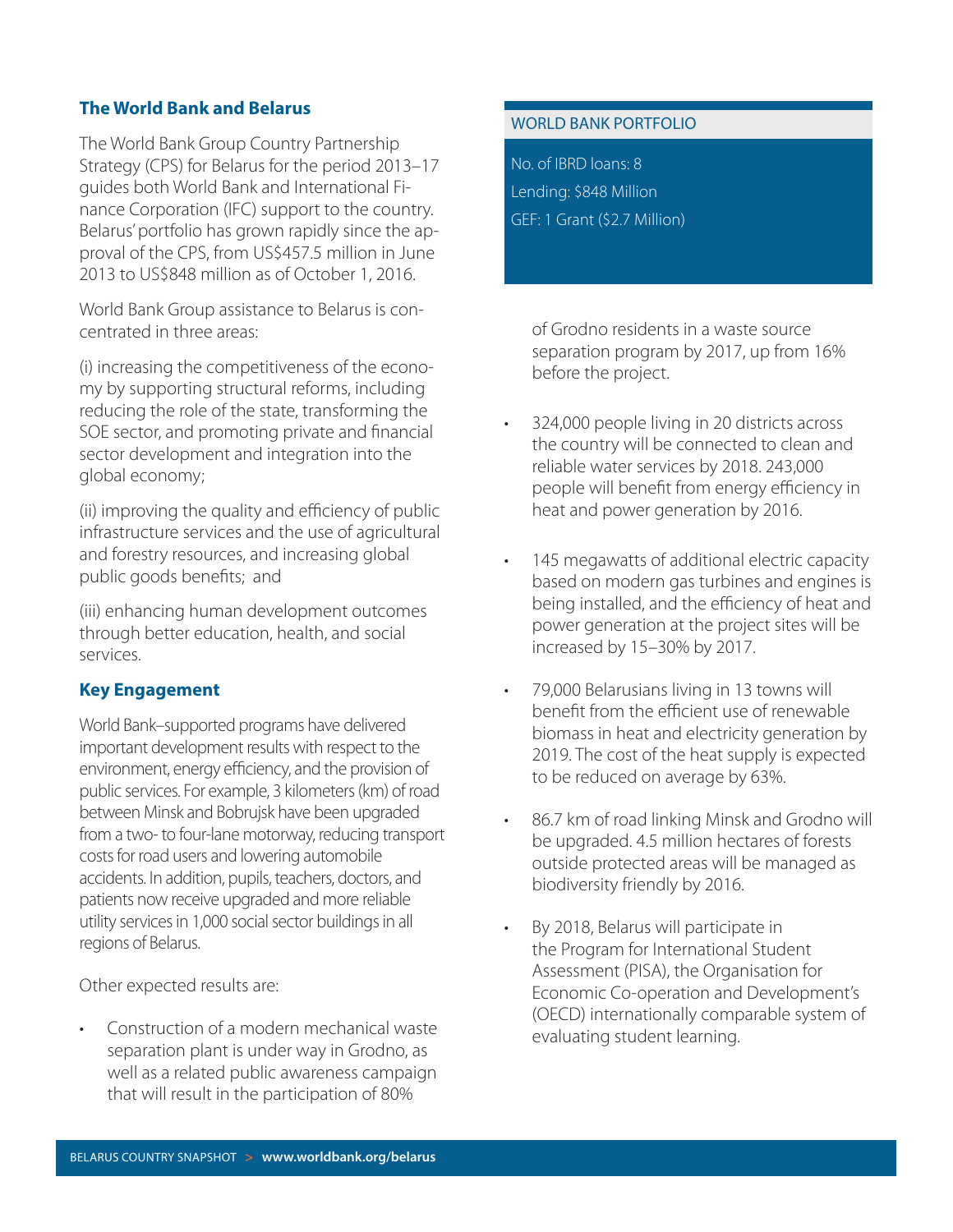#### **Recent Economic Developments**

In the first seven months of 2016, Belarus's economy shrank by 2.7% y-o-y, compared to a 4.1% decline a year earlier. The moderation of Russia's GDP decline and tentative recovery in its industry slowed down the contraction of Belarusian industrial output to 2% y-o-y in contrast to a 7.2% decline a year ago.

Annualized inflation slowed down to 12.3% in July 2016 in contrast to 14.9% a year ago. Subdued inflationary pressures, along with modest depreciation of the national currency vis-à-vis the U.S. dollar (by 7% during January–early August 2016) allowed the National Bank to gradually cut its benchmark rate from 25 to 18% per annum, in a bid to reduce lending and deposit rates.

During January–July 2016, real household income fell by 7% y-o-y. For 2015, one-third of households reported a deterioration in their financial well-being, referring to rising prices against the background of shrinking incomes. The PPP US\$5/day headcount, a low 0.32% of the population in 2014, increased to 0.58% in 2015.

However, a rise in poverty has been contained by further increases in targeted social assistance spending by 18.4% in real terms in the first half of 2016 y-o-y, as the number of applicants increased by almost 30% on top of the 2015 increase of 6.5%.

#### **Economic Outlook**

The contraction of GDP in 2016–17 may not be as deep as previously projected. The momentum of the recession seems to have slowed, as evidenced by a moderation of the output decline in industry and a small growth in agriculture and several service sectors.

However, with commodity prices projected to remain low, Belarus is likely to face a further deterioration in its terms of trade, thereby

weakening current account balances and putting pressures on foreign reserves and the exchange rate.

Given the sizable external financing needs and low levels of international reserves (around one month of imports of goods and services over the past several years), a successful refinancing of foreign debt is critical.

The Government continues to seek official financing assistance from the IMF and confirms its plan to issue Eurobonds. Pro-cyclical fiscal tightening is needed to preserve fiscal and reserve buffers and to meet the cost of bank recapitalizations.

The disposable income of households is expected to deteriorate, as the economy remains stagnant and labor shedding continues. Poverty at US\$5/day is projected to increase further to 0.61% in 2016, before returning to 2015 levels by 2018. It is expected that the share of the household budget dedicated to expenditures on food and utilities at the expense of other items will continue to grow, as observed in the first quarter of 2016.

Expenditures on utilities may increase further as part of ongoing district heating reforms, affecting low income households in particular, which already spend relatively more on utilities. Adequate social support for poor households is essential while the utility tariff reform is undertaken.